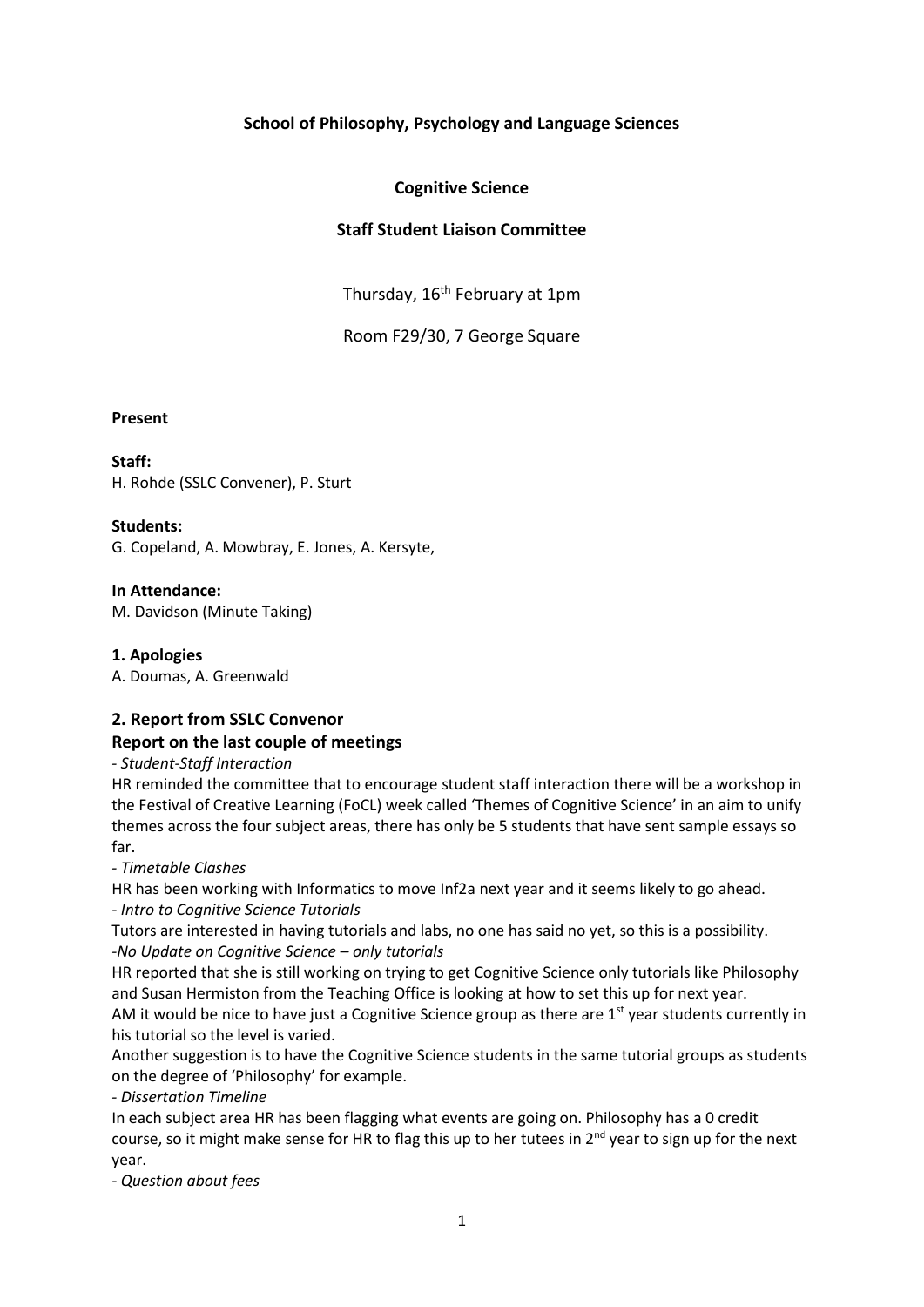In the last SSLC there was a worry about Cognitive Science students having higher fees than other degrees. HR investigated and Cognitive Science is more expensive due to having Labs, it is therefore matched in fees to any of the lab degrees such a Psychology.

# **3. Year 1 Reports and Feedback**

G. Copeland reported that most students have been happy with everything so far. However there were some comments about the first assignment, a student's felt they did not have enough information before the assignment was assigned. Students feel they need extra practice as the tutorials were not too clear and the course can be a bit chaotic.

Students did not know how to use a particular function, so they had to rely on last year's knowledge.

It would be good to have remote access to Dice as many people are away for the FoCL, so would like to work on their assignment whilst at home. **Action:** HR to look into remote access for Dice.

No-one understood the perceptron lectures, as it is difficult to understand what the variables of the equations equate to.

# **4. Year 2 Reports and Feedback**

A. Mowbray reported that in first year there is the Intro to Cognitive Science course which brings all the subject areas together. There is not a course like that in second year, so students are left on their own to try and bring it all together. It would be useful especially when choosing honours courses to have a course in second year similar to the concept of Intro to Cognitive Science.

HR stated that the event in FoCL (Themes of Cognitive Science), is going to use current essays and try to address themes that emerge across each essay/subject area. The idea would be to have more events like this to help link it all together.

Students are beginning to think about their honours course choices and are still confused about what the requirements are for honours.

HR responded that the only requirement is that students distribute 20 credits across 3 subject areas across year 3 and 4. The rest of the credits can be taken in any area. **Action:** HR will send out an email making this clear.

**Action:** SSO to check how the course selection form is distributed to Cognitive Science Students in all years.

# **5. Year 3 Reports and Feedback**

Informatics have released projects for dissertations already, and the deadline for choosing a project in Cognitive Science is before the end of February. So students will have to make a decision before the rest of PPLS reveal projects.

HR replied that it is unlikely that the timing will change. But it might be a good idea to send out last year's projects so students have an idea and a list of the academic's interests.

In AI there is a large practical that many students are having difficulties with. Students have not got their results back yet and it was due before Christmas. Students found it difficult to get help from the lecturer and the feedback was minimal.